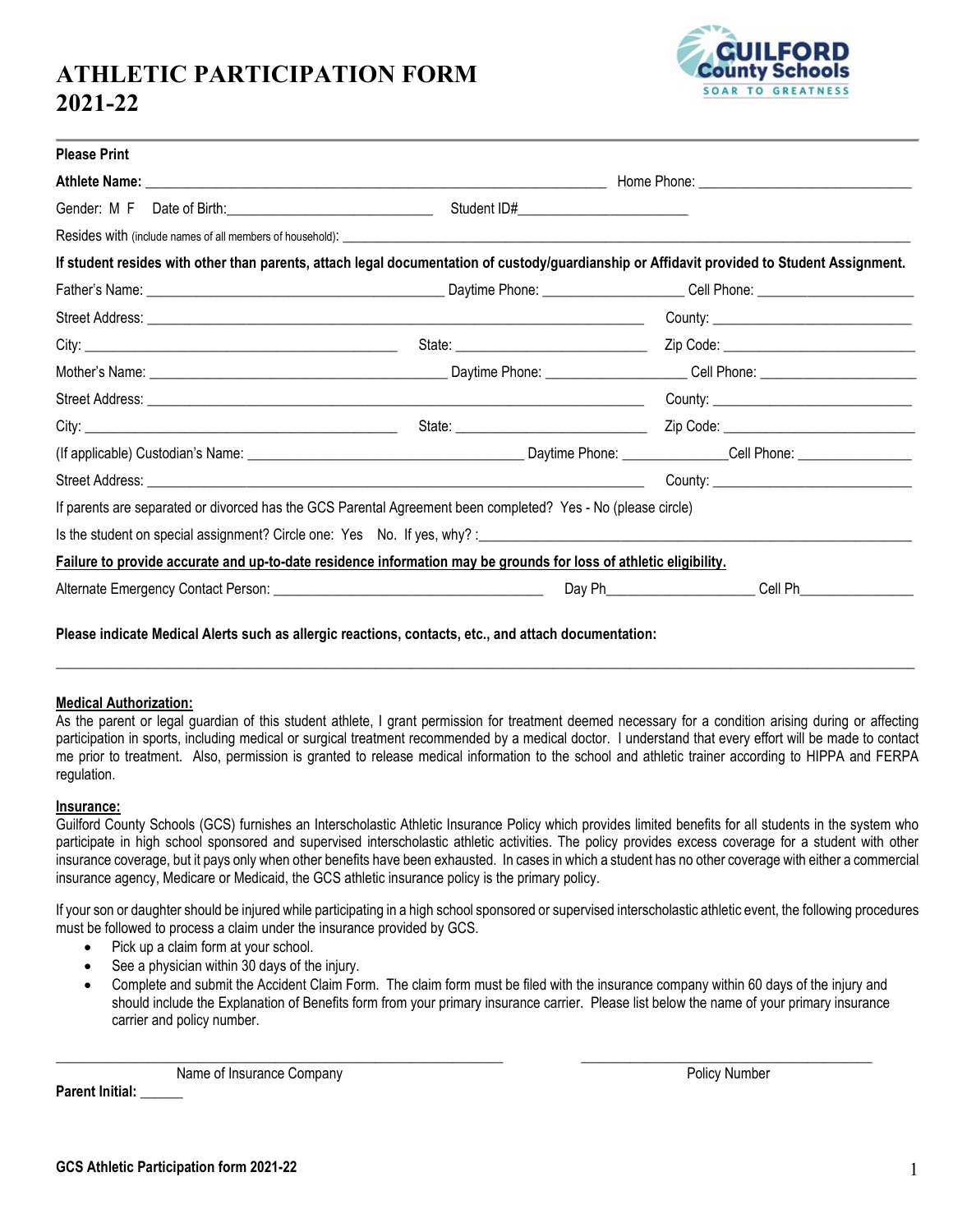### **Risk of Injury**

By agreeing to participate in athletics parents, custodians and students acknowledge and understand that there is a risk of injury involved in athletic participation. They understand that the student athlete will be under the supervision and direction of a GCS athletic coach. They agree to follow the rules of the sport and the instructions of the coach in order to reduce risk of injury to the student and other athletes. However, they acknowledge and understand that neither the coach nor GCS can eliminate the risk of injury in sports. Injuries may and do occur. Sports injuries can be severe and, in some cases, may result in permanent disability or even death. By signing this form all parents and students freely, knowingly, and willfully accept and assume the risk of injury that might occur from participation in athletics.

Convictions: Check the box that applies to (student name)

**( ) Is not convicted** of a felony in this or any other state **OR adjudicated** as a delinquent for an offense that would be a felony if committed by an adult in this or any other state.

**( ) Is convicted** of a felony in this or any other state.

**( ) Is adjudicated** as a delinquent for an offense that would be a felony if committed by an adult in this or any other state.

| The following must be completed if the student is convicted of a felony or is adjudicated as a delinquent:<br>Convicted or adjudicated of: |                             |  |  |
|--------------------------------------------------------------------------------------------------------------------------------------------|-----------------------------|--|--|
| City and State:<br>Description of Offense:                                                                                                 | Date Convicted/Adjudicated: |  |  |
|                                                                                                                                            |                             |  |  |

Court Counselor:\_\_\_\_\_\_\_\_\_\_\_\_\_\_\_\_\_\_\_\_\_\_\_\_\_\_\_\_\_\_\_\_\_\_\_\_\_\_\_\_\_\_\_\_\_\_\_ Telephone Number:\_\_\_\_\_\_\_\_\_\_\_\_\_\_\_\_\_\_\_\_\_\_\_\_\_\_

| This is my | consecutive semester at  | High School, and I entered the ninth grade in the fall of |                   |
|------------|--------------------------|-----------------------------------------------------------|-------------------|
| (yr.)      | Last semester I attended | School and passed                                         | (number) courses. |

### **Request for Permission:**

We, the undersigned student and the student's parent/guardian, apply for permission to participate in interscholastic athletics in the following sports: (Please check all sports that apply.)

| () Basketball    | $( )$ Golf           |  |  |
|------------------|----------------------|--|--|
| () Baseball      | () Indoor Track      |  |  |
| () Cheerleading  | () Lacrosse          |  |  |
| () Cross Country | () Soccer            |  |  |
| () Field Hockey  | () Softball          |  |  |
| () Football      | () Swimming & Diving |  |  |

( ) Tennis ( ) Track & Field ( ) Volleyball ( ) Wrestling  $($   $)$  Other

Weightlifting may be a required component of conditioning for any sport.

#### **Summer Camp Participation and Other Additional Costs**

Student Athletes may choose to participate in summer camps or other activities that are at an additional cost to the family. Please be aware that costs incurred for summer participation are strictly voluntary and are in no way a requirement to be a part of a team. The same is true of team shoes, warm-ups and etc. The student's family may choose to purchase these items, but none of these purchases are a requirement. The school assumes no liability for the purchases of equipment or instruction that any family may choose to purchase for a student-athlete.

#### **Transportation for Athletic Events:**

If student transportation is by a Guilford County System-owned vehicle, the school system vehicle liability coverage is applicable to any vehicular accident. If student transportation is by private vehicle, the vehicle owner's liability coverage is applicable to any vehicular accident. Parent or adult drivers should be aware that they may be held responsible for injuries to any individuals they are transporting and must certify that any private vehicle used is covered by at least the North Carolina state required insurance coverage.

All student athletes who travel with a team to an away athletic event must return to the school with the team. The only exception to this policy is when both the coach and parent/guardian agree that it is beneficial for the student athlete to ride home with the parent/guardian and written documentation must be provided by the parent/guardian. Student athletes are not to ride home from athletic events with any other person.

**Parent Initial: \_\_\_\_\_**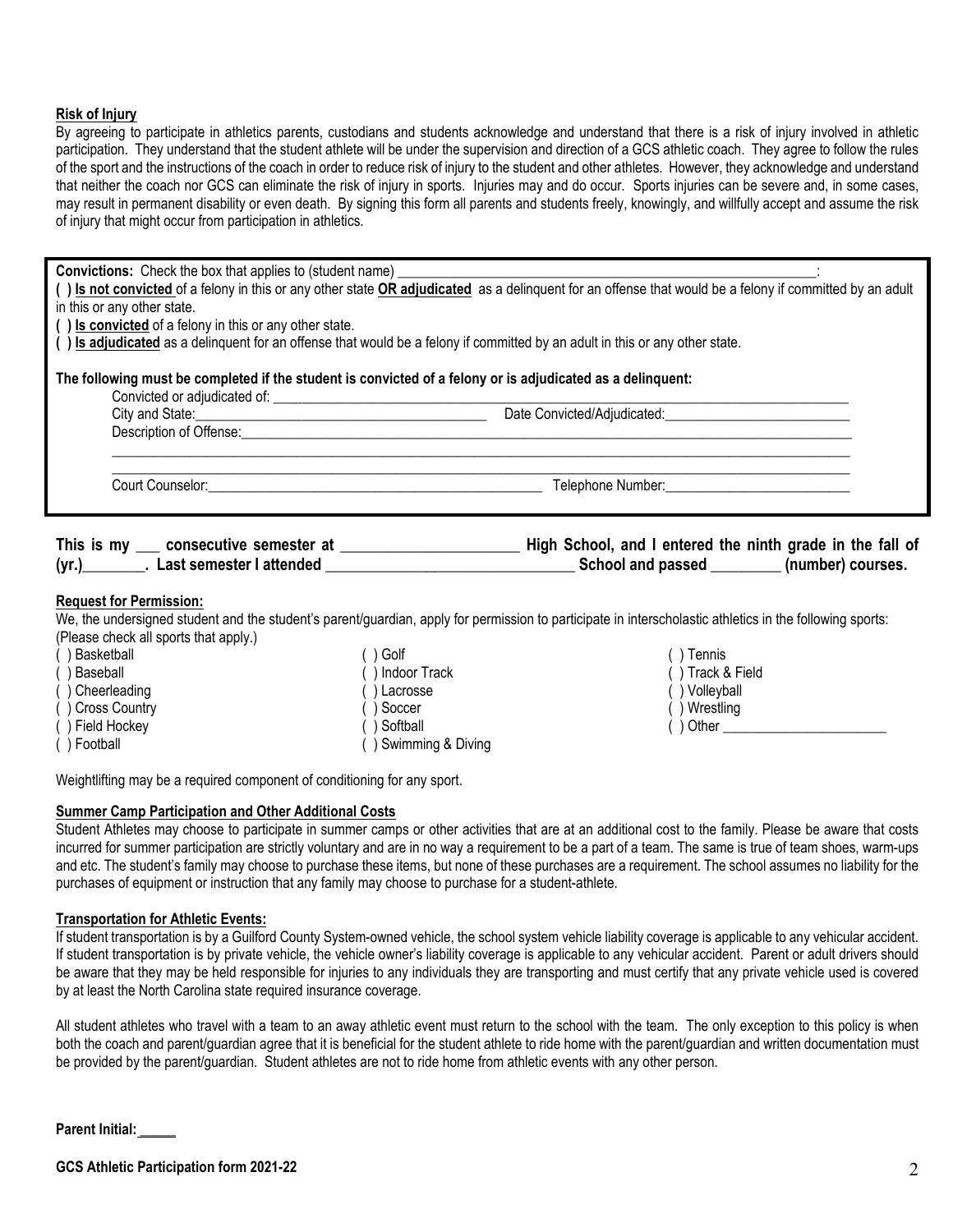## **Protect your Eligibility; Know the Rules: To represent your school in Athletics, YOU:**

- Must be a properly enrolled student at the time you participate, must be enrolled no later than the 15<sup>th</sup> day of the present semester, and must be in regular attendance at that school.
- **Must not** be convicted of a felony in this or any other state or adjudicated as a delinquent for an offense that would be a felony if committed by an adult in this or any other state.
- **Must not** have more than 13.5 total absences (85% attendance requirement) in the semester prior to athletic participation.
- **Must not** have exceeded eight (8) consecutive semesters of attendance or have participated more than four (4) seasons in any sport since first entering grade nine (9).
- **Must** be less than 19 years of age on or before **August 31** of the current school year**.**
- **Must** be domiciled in the school attendance zone or otherwise assigned to the school by the GCS administration.
- **Must** be present at school on the day of an athletic contest in order to participate in the event. This includes games and practices.
- **Must** have passed a minimum number of courses during the previous semester (3 in a block schedule, 5 in a traditional schedule), must be on academic track to graduate, and must meet the minimum GPA requirements established in Board of Education policy JI and procedures JI-P.
- **Must** have received a medical examination by a licensed physician within the past 395 days. If you miss five (5) or more days of practice due to illness or injury, you must receive a medical release from a licensed physician before practicing or playing.
- **Must** sign the Gfeller-Waller Concussion Awareness form annually **prior to** participation in tryouts, practices, or contests.
- **Must not** accept prizes, merchandise, money, or anything that can be exchanged for money as a result of athletic participation. This includes being on a free list or loan list for equipment, etc.
- **Must not** have signed a professional contract, have played on a junior college team, or be enrolled and attending a class in college. This does not affect a regularly enrolled high school student who is taking a college course(s) for advanced credit.
- **Must not** participate in unsanctioned all-star or bowl games.
- **Off-Season athletic instruction** is limited to the coach and one or multiple participants in skill development sessions.
- **May not**, as an individual or a team, practice or play during the school day.
- **May not** play, practice or otherwise assemble as a team on Sunday.
- **May not** dress for a contest, sit on the bench, or practice if you are not eligible to participate.
- **Must not** play more than three (3) games in one sport per week (exceptions: Baseball, Softball, Cheerleading, and Volleyball); and not more than one (1) contest per day in the same sport (exceptions: Baseball, Softball, Cheerleading, or Volleyball). Although not typical, NCHSAA regulations may allow variance from the weekly limitations in certain situations. (There are also season limitations.)

## **Code of Sportsmanship:**

It is recognized that public school interscholastic athletic events should be conducted in such a manner that good sportsmanship prevails at all times. Every effort should be made to promote a climate of wholesome competition. Unsportsmanlike acts will not be tolerated. A player is under the coach's control from the time he/she arrives at the athletic field until he/she leaves the field. The penalties listed in the North Carolina High School Athletic Association Handbook will be adhered to for any athlete ejected from an athletic contest.

### **NCHSAA Sportsmanship/Ejection Policy:**

We acknowledge that we, both the student and parent whose names appear at the end of this document, have read and understand the NCHSAA Sportsmanship/Ejection Policy. We understand that the following types of behavior will result in an ejection from an athletic contest: fighting, taunting or baiting, profanity directed toward an official or an opponent, obscene gestures, disrespectfully addressing an official.

- 1st ejection: 2-game suspension in all sports *except* one (1) game for football. **(Penalty doubled for fighting)** Must also complete the **NFHS** Sportsmanship Program
- 2<sup>nd</sup> ejection: Suspended from all sports for remainder of sport season.
- 3<sup>rd</sup> ejection: Suspended for **ALL** athletic competition for 365 days from date of 3<sup>rd</sup> ejection.

### **In some circumstances teams may be barred from participating in post-season competition for sportsmanship violations.**

### **Student Athlete Pledge**:

As a student athlete, I am a role model. I understand the spirit of fair play while playing hard. I will refrain from engaging in all types of disrespectful behavior, including inappropriate language, taunting, trash talking, and unnecessary physical contact. I know the behavior expectations of my school, my conference, and the NCHSAA, and hereby accept the responsibility and privilege of representing this school and community as a student athlete.

### **Parent Pledge:**

As a parent, I acknowledge that I am a role model. I will remember that school athletics is an extension of the classroom, offering learning experiences for the students. I must show respect for all players, coaches, spectators, and support groups. I will participate in cheers that support, encourage and uplift the teams involved. I understand the spirit of fair play and the good sportsmanship expected by our school, our conference and the NCHSAA. I hereby accept my responsibility to be a model of good sportsmanship that comes with being the parent of a student athlete.

**Parent Initial: \_\_\_\_\_**